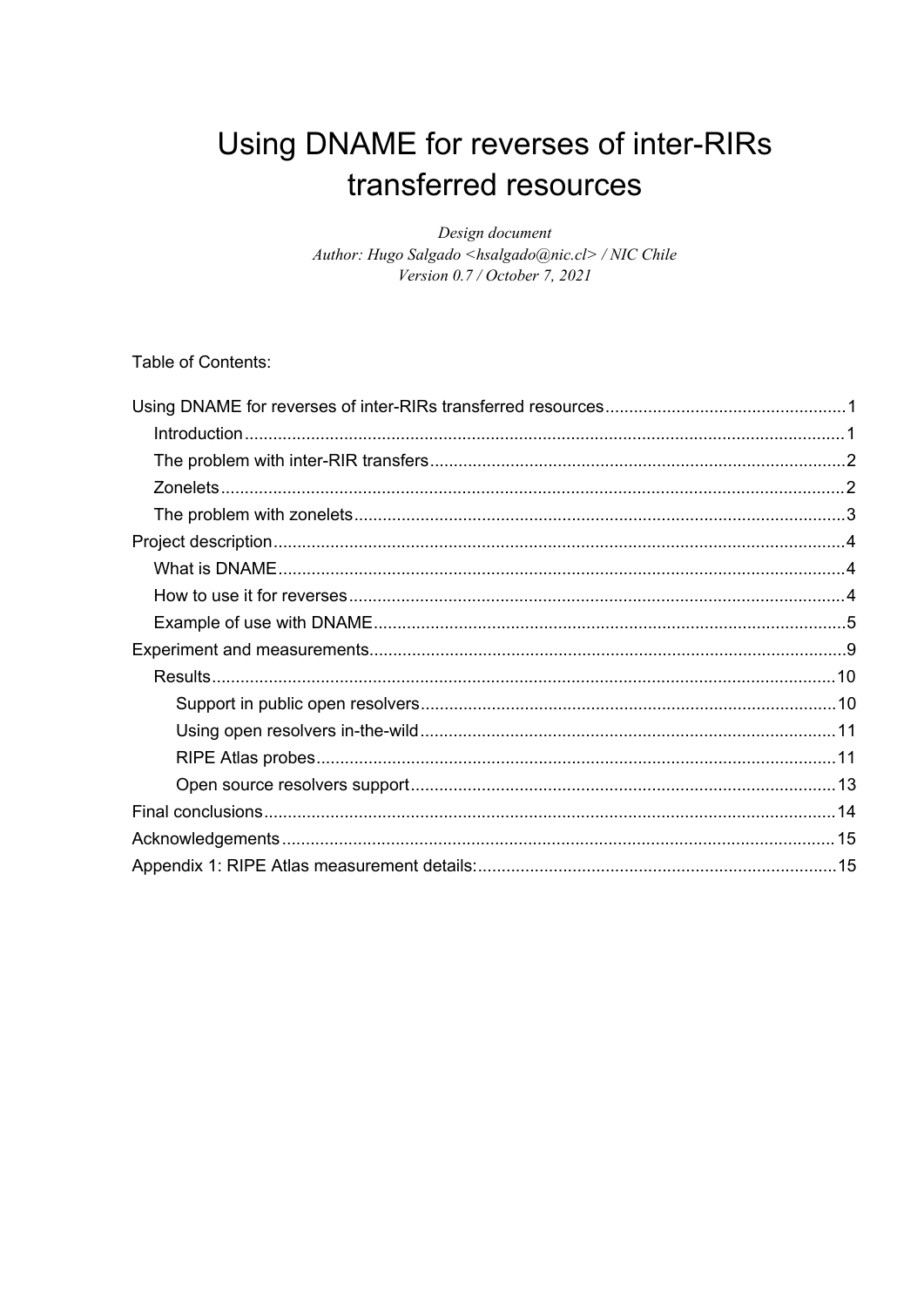## <span id="page-1-0"></span>Introduction

The "Regional Internet Registries" (RIRs) are the organizations in charge of manage and delegate resources of IP numbers (IPv4 and IPv6) and Autonomous Numbers (ASN) in all the world. There are 5 in total, each in charge of a particular region. In the case of Latin America, the RIR is LACNIC, installed in Montevideo, Uruguay; and that's how it is too we have APNIC in Asia Pacific, AFRINIC in Africa, RIPE in Europe and ARIN in North America.

Within the tasks of each RIR there is to maintain the DNS sub-tree of the reverse of the IP addresses that are delegated to an end user. It is as if, for example, NIC Chile receives the IPv4 prefix 200.7.7.0/24 from LACNIC, its reverse names must be kept under 7.7.200.in-addr.arpa, which is a child of the parent zone 200.in-addr.arpa, administered by LACNIC. And so each assignee of an IP prefix in LACNIC can request the delegation of their segment.

To do this, LACNIC has a control panel where each organization can declare its name servers (NS), and thus obtain the delegation in the DNS.

## <span id="page-1-1"></span>The problem with inter-RIR transfers

So far so good, but what happens when an organization registered in LACNIC sub-delegates in turn a chunk of its assignment to an organization that wants to register with another RIR? This is what is called "inter-RIR transfer". It occurs when, for example, an organization in European Union, which has a shortage of IPv4 addresses, reaches an agreement with some organization in Latinamerica that had free addresses (with no use), and agree to transfer a segment. In this case, both the entity that transfers a segment, as well as the recipient, go to LACNIC and RIPE to record the transfer, and update whois data, geolocation, and especially administration of the reverse of the segment, which from this transfer will appear in the user panel in RIPE of the new organisation, and will no longer appear in the LACNIC user panel.

However, one problem that arises is how to just delegate correctly the reverse of the resource in DNS.

In a case like the one in the example, the new assignee will define in RIPE the NSs for what he wants to delegate the segment, but that DNS sub-tree does not belong to RIPE but to LACNIC, so some kind of coordination is necessary to communicate the data.

## <span id="page-1-2"></span>**Zonelets**

The mechanism that was defined in these cases among all the RIRs was the use of "zonelets", which are chunks of DNS configuration that each RIR communicates to the RIR corresponding to the reverse delegation of the resource, through an automated mechanism that shares daily this information.

Returning to the example, when this organization defines its NSs in RIPE, it is RIPE that build a "zonelet" with this data, put it in a private repository shared between the different RIRs, and it is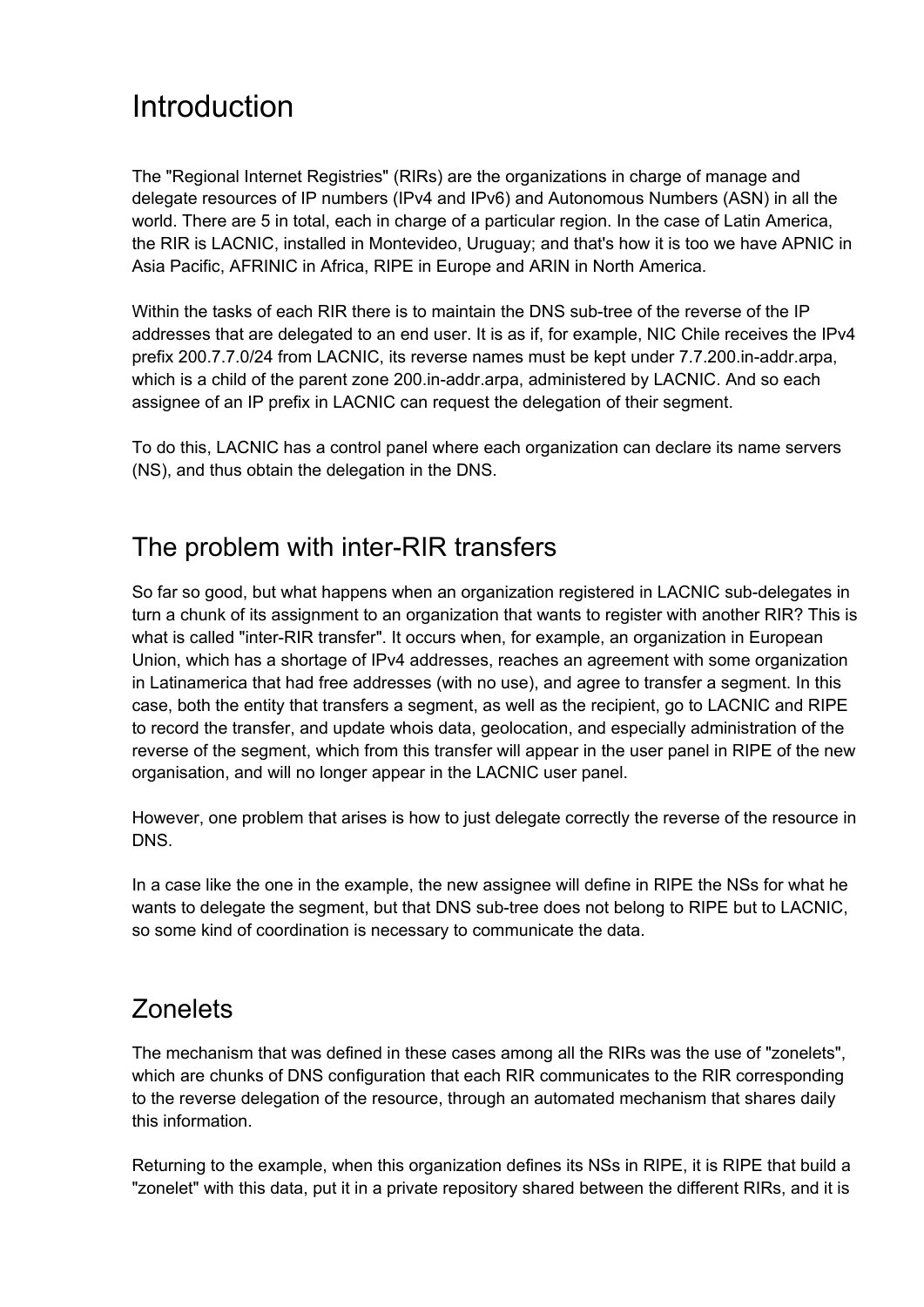LACNIC that collects this piece of configuration and places it on the correspondent reverse tree. In this way, the DNS query that starts at in-addr.arpa, is then delegated to the prefix under LACNIC's control, and going down the tree there comes a time when it is delegated finally to the NS of the end customer.

### <span id="page-2-0"></span>The problem with zonelets

This mechanism has worked well for years, despite some sporadic problems that have been due to lack of maintenance of systems and verification bugs, systems that have been improved over time. However, the system suffers from a problem more intrinsic to the solution, which is the time it takes for a change to be carried over to DNS. A mechanism of the style of the zonelets requires batch processing and checks that are not necessarily the same fast enough.

On the other hand, in the current reality of IPv4 depletion it is expected that inter-RIR transfers become more and more frequent, subjecting the system to greater loads.

This is why our proposal is to modify the re-delegation mechanism with a relatively new technique in DNS that makes the process much simpler, leaving everything within the normal DNS protocol: the use of DNAMEs.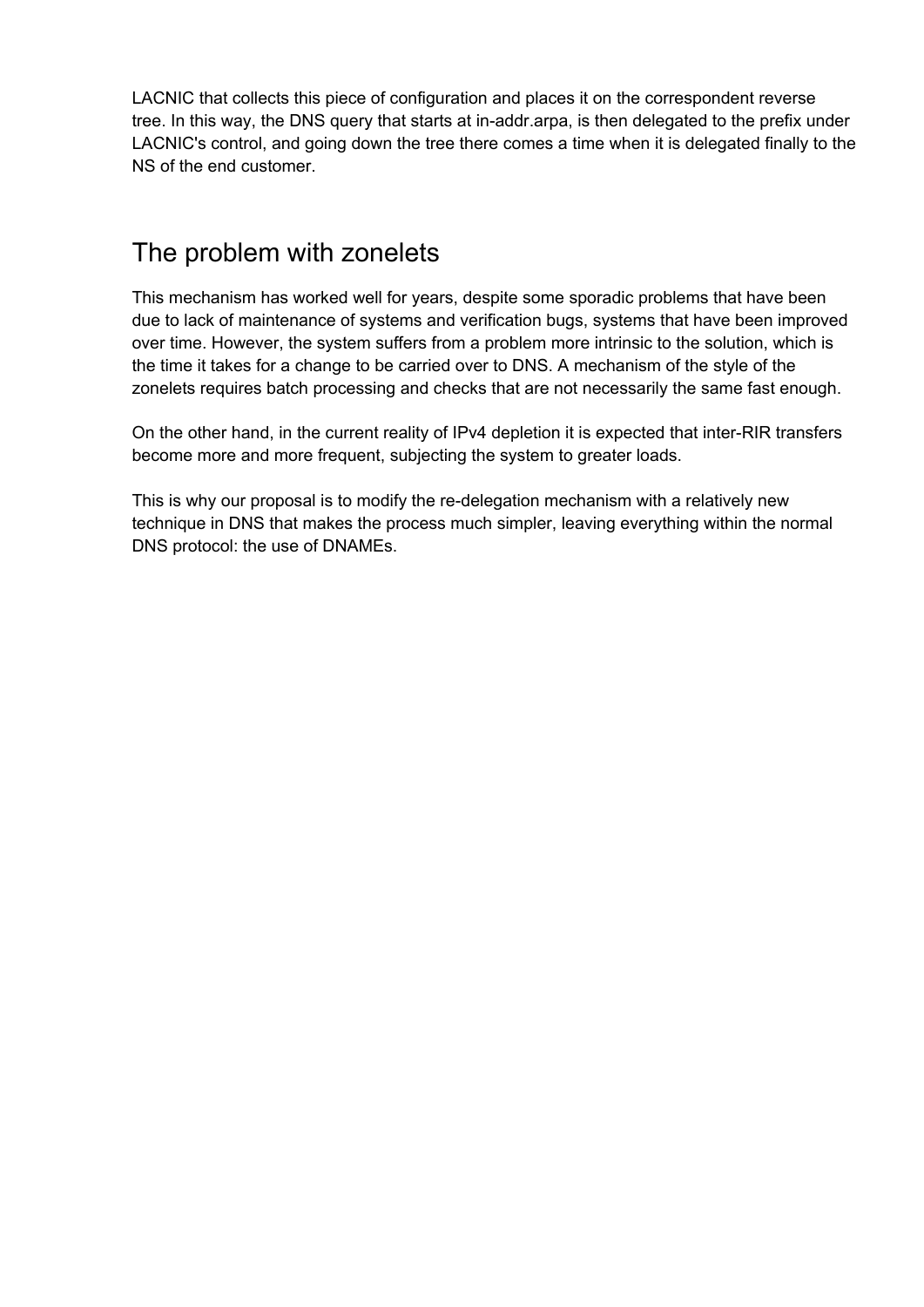# <span id="page-3-0"></span>Project description

## <span id="page-3-1"></span>What is DNAME

DNAME is a DNS extension technique originally defined in 1999, but updated in RFC6672 of the year 2012, which defines a registry that allows delegating a sub-whole tree to another DNS node. The name refers to the famous CNAME record (which means "canonical name"), which makes an alias but for an "end node" of the DNS tree. DNAME does it for an entire branch.



**Figure 1, DNAME record use**

#### <span id="page-3-2"></span>How to use it for reverses

Thus, returning to our case, the only thing that LACNIC should do at the moment to assign one of its resources via transfer to another RIR, is to define a DNAME record pointing to a new subtree in the target RIR, which in turn can redefine NS for the inferior names.

This new subtree should be a space under the control of the destination RIR, which is agreed previously. We will use as an example **in-addr.transfer.<RIR SPACE>**.

In this way any change of the NS of the controlling body of the prefix makes it directly in RIPE, which in turn modifies it under the tree in-addr.transfer.ripe.net directly under its control, without further involving the former RIR LACNIC.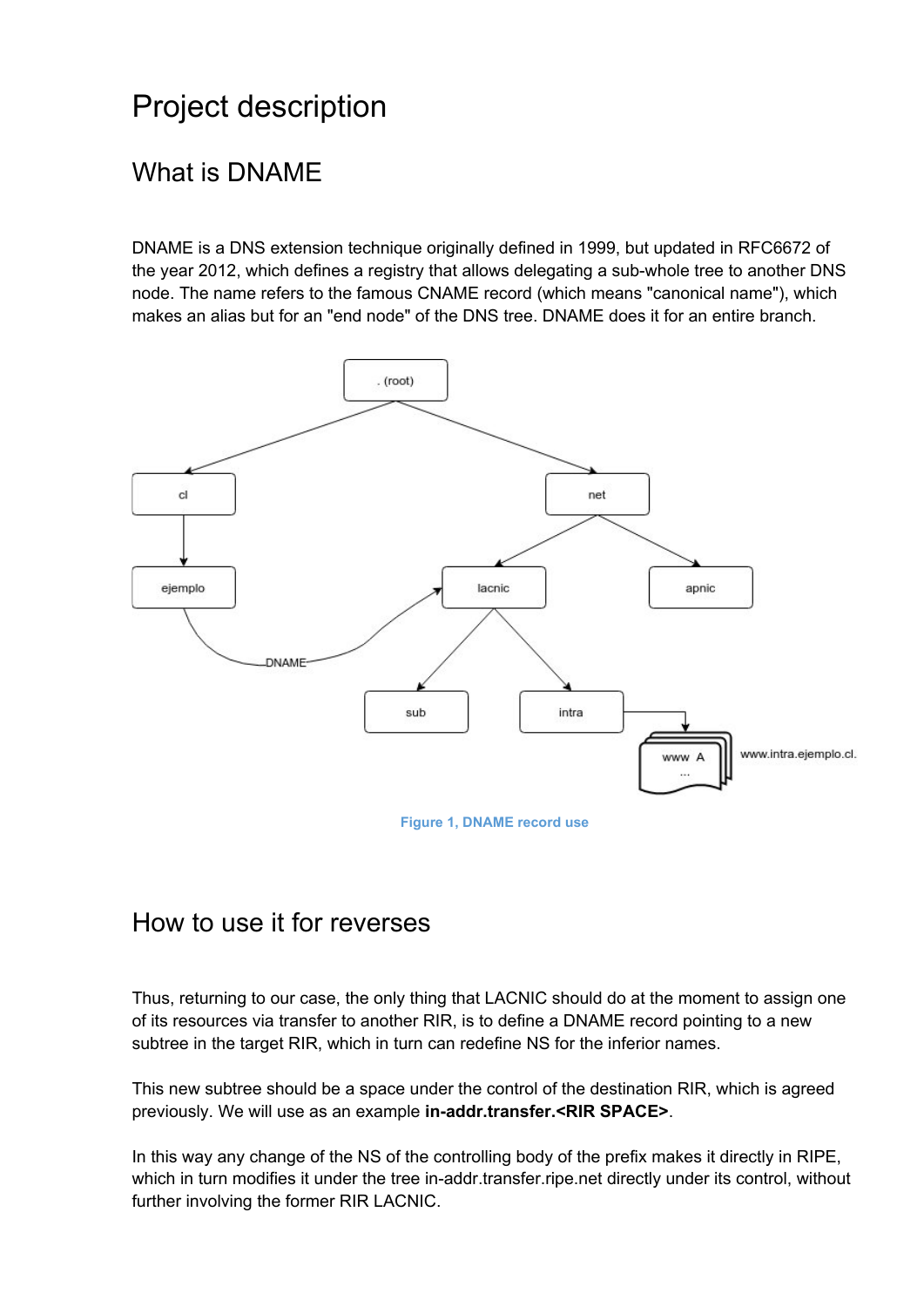The end customer must also take care to change the name of his end zone to respect the new subtree under control of its RIR, and not directly in in-addr.arpa as it is normal.

The changes in the procedure would be:

1. a RIR that gives up a resource must add a DNAME in place of the zone-cut, pointing to a new name that is under the control of the obtaining RIR;

2. the obtaining RIR puts in this new name the NS of the end customer,

3. the end customer becomes authoritative of that new name within the RIR space obtaining.

In the case of needing to "cancel" a transfer, simply remove the DNAME and return to the original normal delegation, with the original customer's NS.

In the case of "deep" delegations the procedure is the same. If a parent delegates directly to a grandchild, without referring to the child (empty-non-terminal); it is in this same point that the NS are replaced by the DNAME to the external tree.

#### <span id="page-4-0"></span>Example of use with DNAME

Let us suppose that the organization "Ejemplo Sociedad Anónima" domiciled in Latin America, has the resource 200.7.24.0/23 delegated by LACNIC. In this case, prior to transfer, we have that LACNIC defines the following records in its subtree:

| 24.7.200.in-addr.arpa. | NS ns1.ejemplo.lat.<br>NS ns2.ejemplo.lat. |
|------------------------|--------------------------------------------|
| 25.7.200.in-addr.arpa. | NS ns1.ejemplo.lat.<br>NS ns2.ejemplo.lat. |

If "Ejemplo SA" decides to transfer one of its subsegments, the 200.7.25.0/24 to the organization "Exemple Société" under the RIPE RIR, LACNIC must define a DNAME only once for this reverse, signaling the delegation to a sub-tree under RIPE control, which does not never change again:

25.7.200.in-addr.arpa DNAME 25.7.200.in-addr.transfer.ripe.net.

And in turn RIPE defines the NS of the end customer there:

25.7.200.in-addr.transfer.ripe.net. NS ns1.exemple.eu. NS ns2.exemple.eu.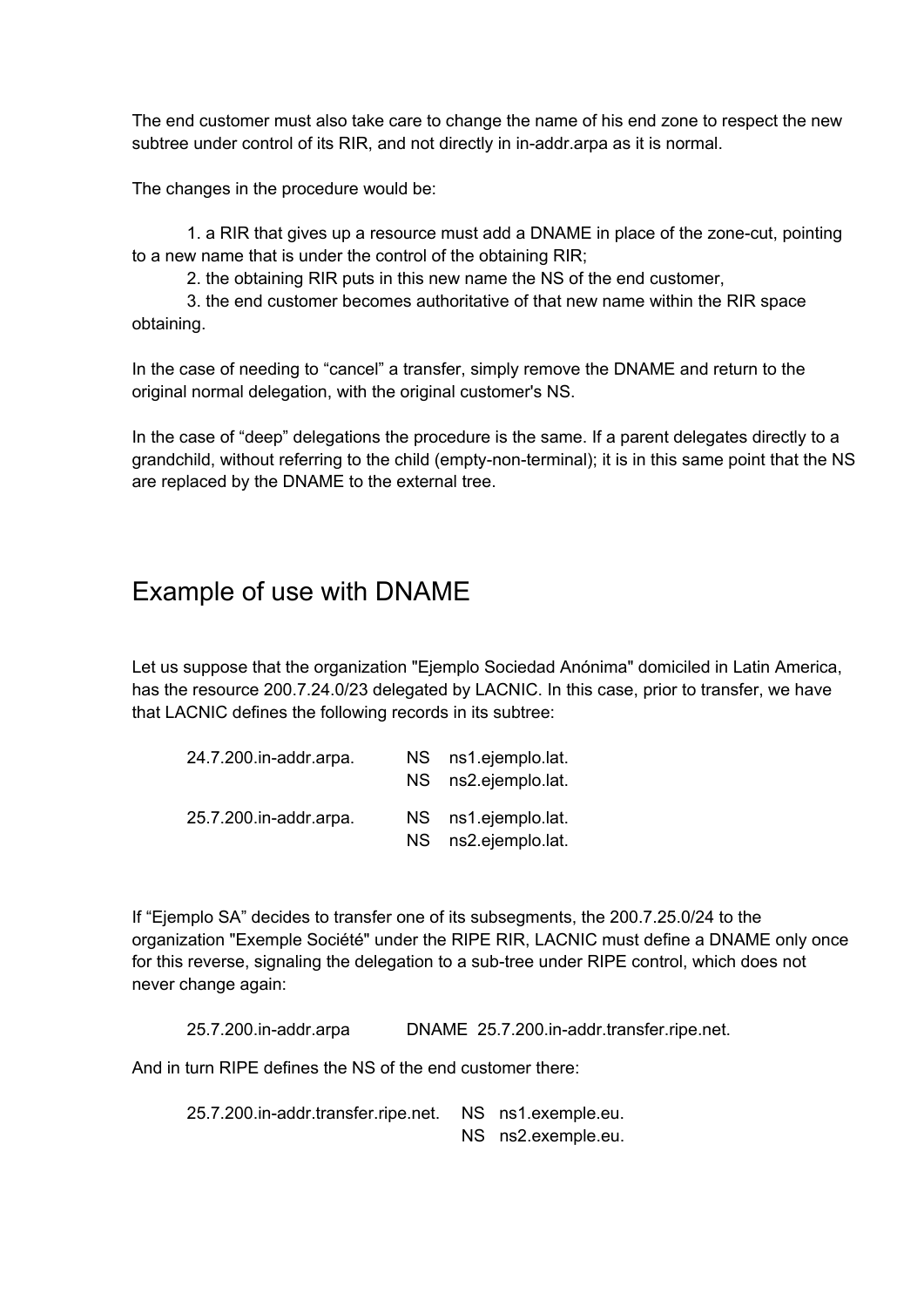In order for "Exemple Société" to finally define its reversals of final IPs, taking care to define correctly the sub-tree:

1.25.7.200.in-addr.transfer.ripe.net. PTR gateway.exemple.eu.

The following diagrams explain the initial situation, with the resource originally delegated in LACNIC, and RIPE with its sub-tree for receiving transfers:



**Figure 2, example of a normal delegation**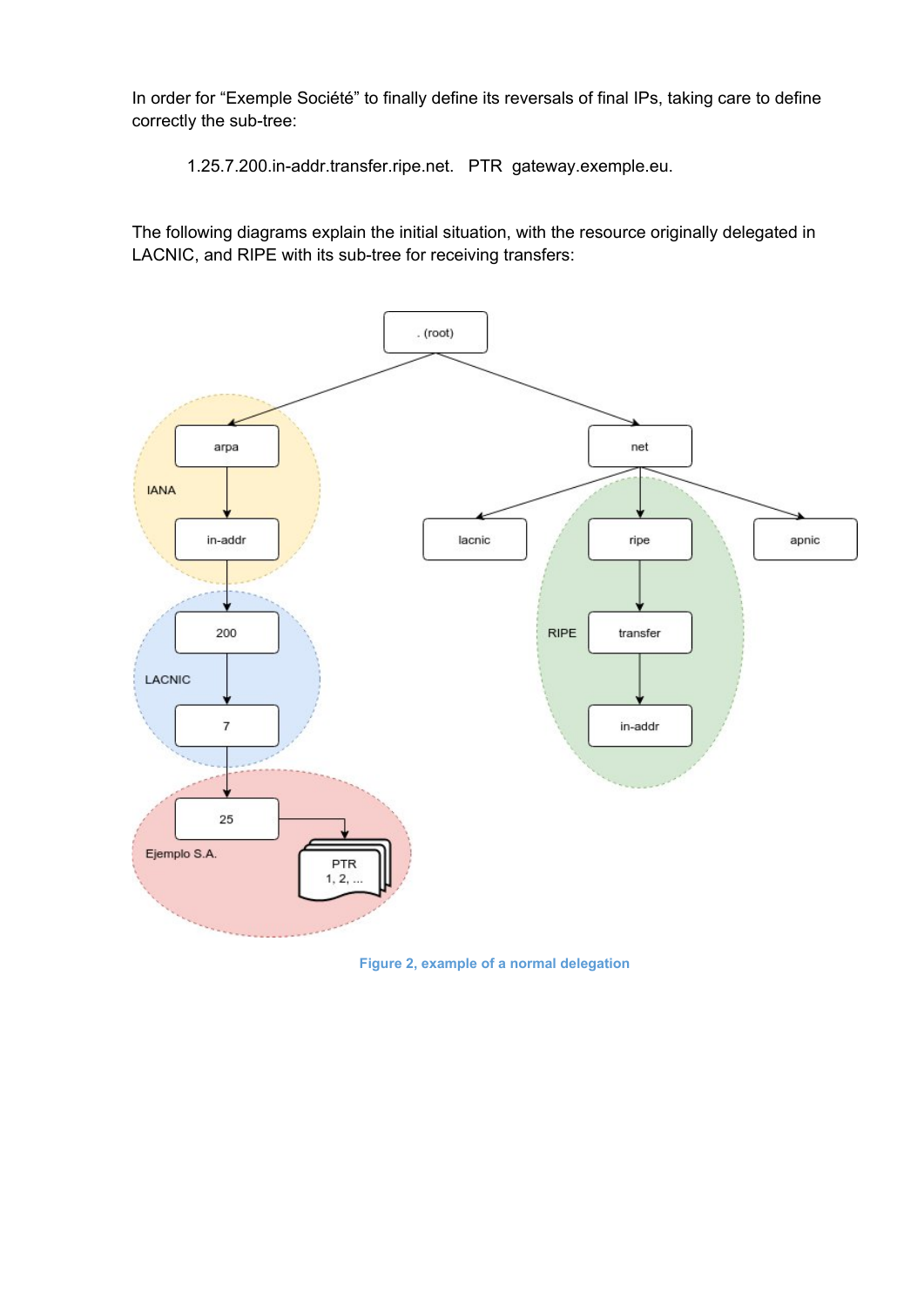And the situation after the transfer, where RIPE expands its sub-tree, LACNIC change the delegation of the resource by a DNAME, and the new organization taking control:



**Figure 3, example of a DNAME delegation**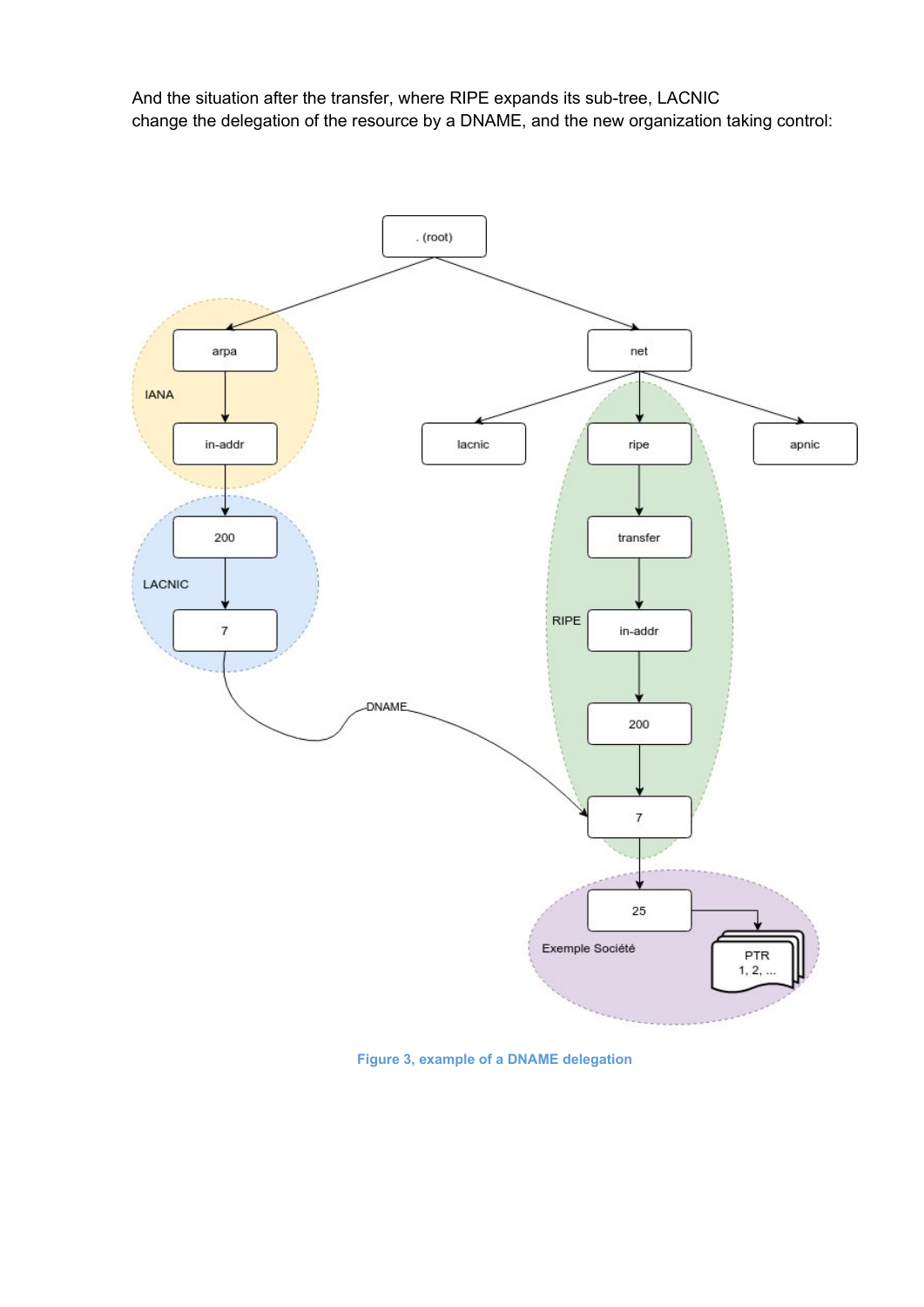If we now carry out a query for the reverse, we have the following result:

*\$ dig 1.25.7.200.in-addr.arpa ptr [ ... ] ;; ANSWER SECTION: 25.7.200.in-addr.arpa. DNAME 25.7.200.in-addr.transfer.ripe.net. 1.25.7.200.in-addr.arpa. CNAME 1.25.7.200.in-addr.transfer.ripe.net. 1.25.7.200.in-addr.transfer.ripe.net. PTR gateway.exemple.eu.*

which correctly synthesizes the final answer and automatically delivers a CNAME in case of resolvers that do not know how to interpret the DNAME.

This mechanism even allows a design that allows delegating in sub-delegations beyond current "octet" limits. At the moment the minimum prefix that can be transferred between RIRs it is a /24, which matches just the last octet of the IP address, but perhaps this requirement could be relaxed in the future and it will be possible to transfer (and route) in larger prefix lengths, that could be handled in reverse such as:

1.0.1.1.1.0.1.25.7.200.sub24.in-addr.transfer.ripe.net

which would be a delegation from 200.7.25.186/31.

The namespace of each RIR could also be derived from .arpa, if that is considers it to give it greater stability, ease of configuration, and "relevance". For example, IANA could delegate to each RIR a space under in-addr.arpa of the style:

afrinic.in-addr.arpa arin.in-addr.arpa apnic.in-addr.arpa lacnic.in-addr.arpa ripe.in-addr.arpa

and that way in practice the client setup only consists of adding 1 extra label to the reverse zone:

25.7.200.ripe.in-addr.arpa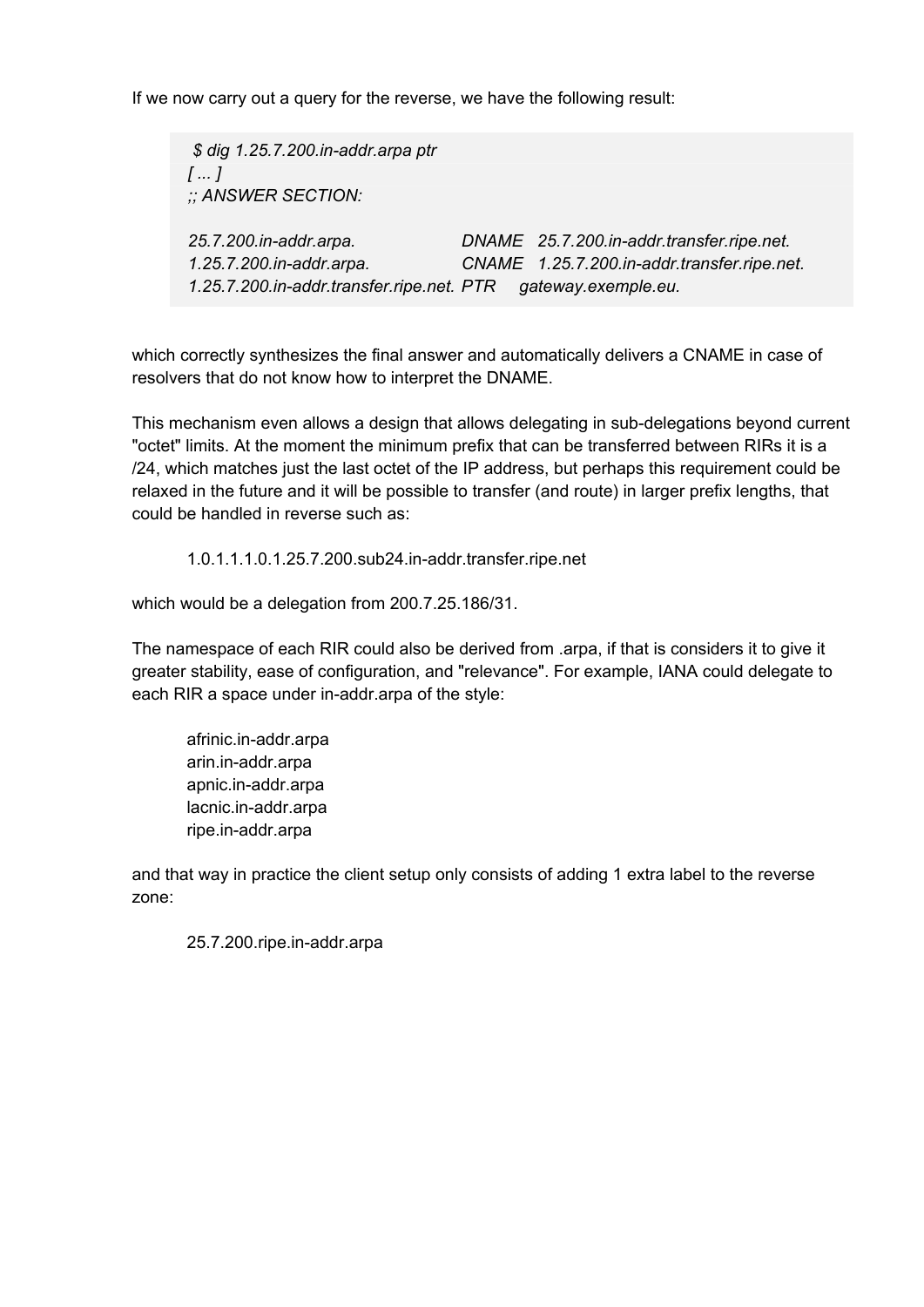## <span id="page-8-0"></span>Experiment and measurements

A structure was assembled in a controlled environment but in real production, simulating an architecture of delegations, all under lab.nic.cl .

| <b>Organisation / Actor</b>                  | Domain / Zone                                                                                          | <b>Name servers</b>                                |
|----------------------------------------------|--------------------------------------------------------------------------------------------------------|----------------------------------------------------|
| Root / IANA                                  | arpa.lab.nic.cl<br>in-addr.arpa.lab.nic.cl                                                             | ns1.root.net.lab.nic.cl<br>ns2.root.net.lab.nic.cl |
| <b>LACNIC</b>                                | 200.in-addr.arpa.lab.nic.cl<br>7.200.in-addr.arpa.lab.nic.cl                                           | ns1.lacnic.lab.nic.cl<br>ns2.lacnic.lab.nic.cl     |
| Ejemplo S.A. (former<br>customer delegation) | 24.7.200.in-addr.arpa.lab.nic.cl                                                                       | ns1.ejemplo.lab.nic.cl<br>ns2.ejemplo.lab.nic.cl   |
| RIPE, transfer space                         | ripe.in-addr.arpa.lab.nic.cl<br>200.ripe.in-addr.arpa.lab.nic.cl<br>7.200.ripe.in-addr.arpa.lab.nic.cl | ns1.ripe.lab.nic.cl<br>ns2.ripe.lab.nic.cl         |
| Exemple Soc. (new<br>customer delegation)    | 24.7.200.ripe.in-addr.arpa.lab.nic.cl                                                                  | ns1.exemple.lab.nic.cl<br>ns2.exemple.lab.nic.cl   |

For this, the following domain structure was established:

Each of the nameservers (ns1, ns2) were served by separate authoritative instances, to more accurately simulate the separation of zones and authority space of each one (avoiding delegations that cover more than the labels that are the responsibility of each organization), each with an independent IPv4 and IPv6 addresses.

The names of the Name Servers are put directly in the meta-root (lab.nic.cl), because they are not part of the experiment.

A base situation was established, prior to the transfer, with the original delegation normal to "Ejemplo SA". On this basis the first public measurements were made, using different platforms.

Then the redelegation was carried out through the DNAME registry to "Exemple Sociètè". Measurements where carried out at the time of delegation, to be certain of the expected downtime.

Once the redelegation was carried out, new measurements were made from platforms as diverse as possible, to ensure the correct interpretation of the DNAME, of the synthesized CNAMEs, and taking into account issues such as TTLs, intermediate caches (forwarders) and various responses (SERVFAIL, NXDOMAIN, NODATA).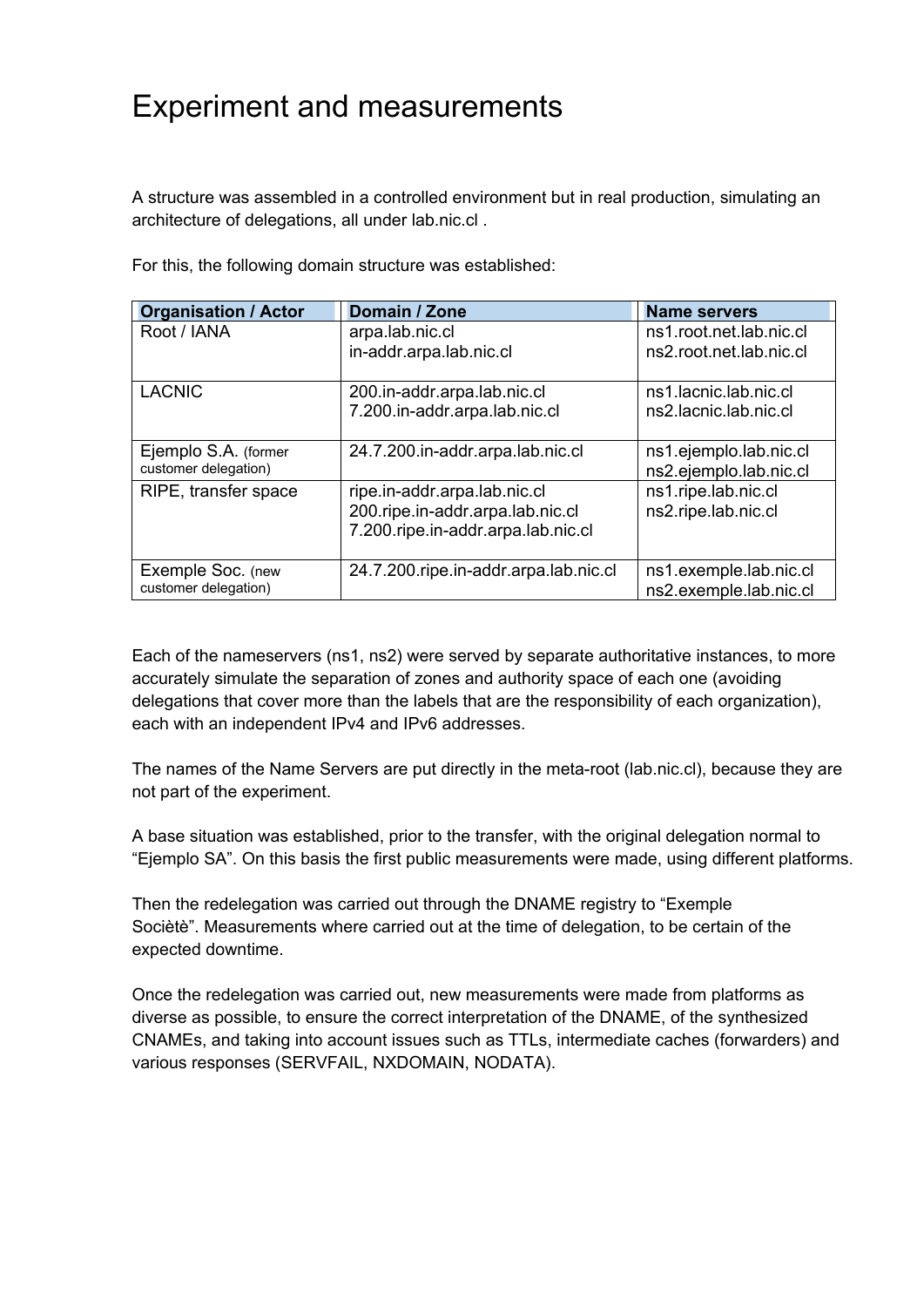## <span id="page-9-0"></span>**Results**

### <span id="page-9-1"></span>Support in public open resolvers

The following open resolvers that gives public service (also called quad-N known resolvers) were reviewed for the support for this solution:

| Resolver                           | IPs (v4 only)                   | Query for a PTR with<br><b>DNAME</b> delegation |
|------------------------------------|---------------------------------|-------------------------------------------------|
| Verisign                           | 64.6.64.6 64.6.65.6             | OK                                              |
| Google Public DNS                  | 8.8.8.8 8.8.4.4                 | OK                                              |
| Cloudflare                         | 1.1.1.1 1.0.0.1                 | OK                                              |
| <b>Comodo Secure DNS</b>           | 8.26.56.26 8.20.247.20          | OK                                              |
| Norton ConnectSafe                 | 199.85.126.10 199.85.127.10     | OK                                              |
| <b>SafeDNS</b>                     | 195.46.39.39 195.46.39.40       | OK                                              |
| Dyn                                | 216.146.35.35 216.146.36.36     | OK                                              |
| UncensoredDNS                      | 89.233.43.71                    | OK                                              |
| puntCAT                            | 109.69.8.51                     | OK                                              |
| <b>CNNIC SDNS</b>                  | 1.2.4.8 210.2.4.8               | OK                                              |
| <b>AliDNS</b>                      | 223.5.5.5 223.6.6.6             | OK                                              |
| OneDNS                             | 117.50.11.11 117.50.22.22       | OK                                              |
| OpenDNS                            | 208.67.222.222 208.67.220.220   | OK                                              |
| Level 3                            | 209.244.0.3 209.244.0.4         | OK                                              |
| Quad9                              | 9.9.9.9 149.112.112.112         | OK                                              |
| <b>DNS.WATCH</b>                   | 84.200.69.80 84.200.70.40       | OK                                              |
| OpenNIC                            | 185.121.177.177                 | OK                                              |
| Freenom World                      | 80.80.80.80 80.80.81.81         | OK                                              |
| FreeDNS                            | 37.235.1.177                    | OK                                              |
| Yandex.DNS                         | 77.88.8.8 77.88.8.1             | OK                                              |
| Hurricane Electric                 | 74.82.42.42                     | OK                                              |
| <b>Neustar</b>                     | 156.154.70.1 156.154.71.1       | OK                                              |
| <b>Baidu Public DNS</b>            | 180.76.76.76                    | OK                                              |
| <b>114DNS</b>                      | 114.114.114.114 114.114.115.115 | OK                                              |
| <b>DNSpai</b>                      | 101.226.4.6 218.30.118.6        | OK                                              |
| CleanBrowsing                      | 185.228.168.9 185.228.169.9     | OK                                              |
| <b>AdGuard DNS</b>                 | 94.140.14.14 94.140.15.15       | OK                                              |
| <b>CIRA Canadian Shield Family</b> | 149.112.121.30 149.112.122.30   | OK                                              |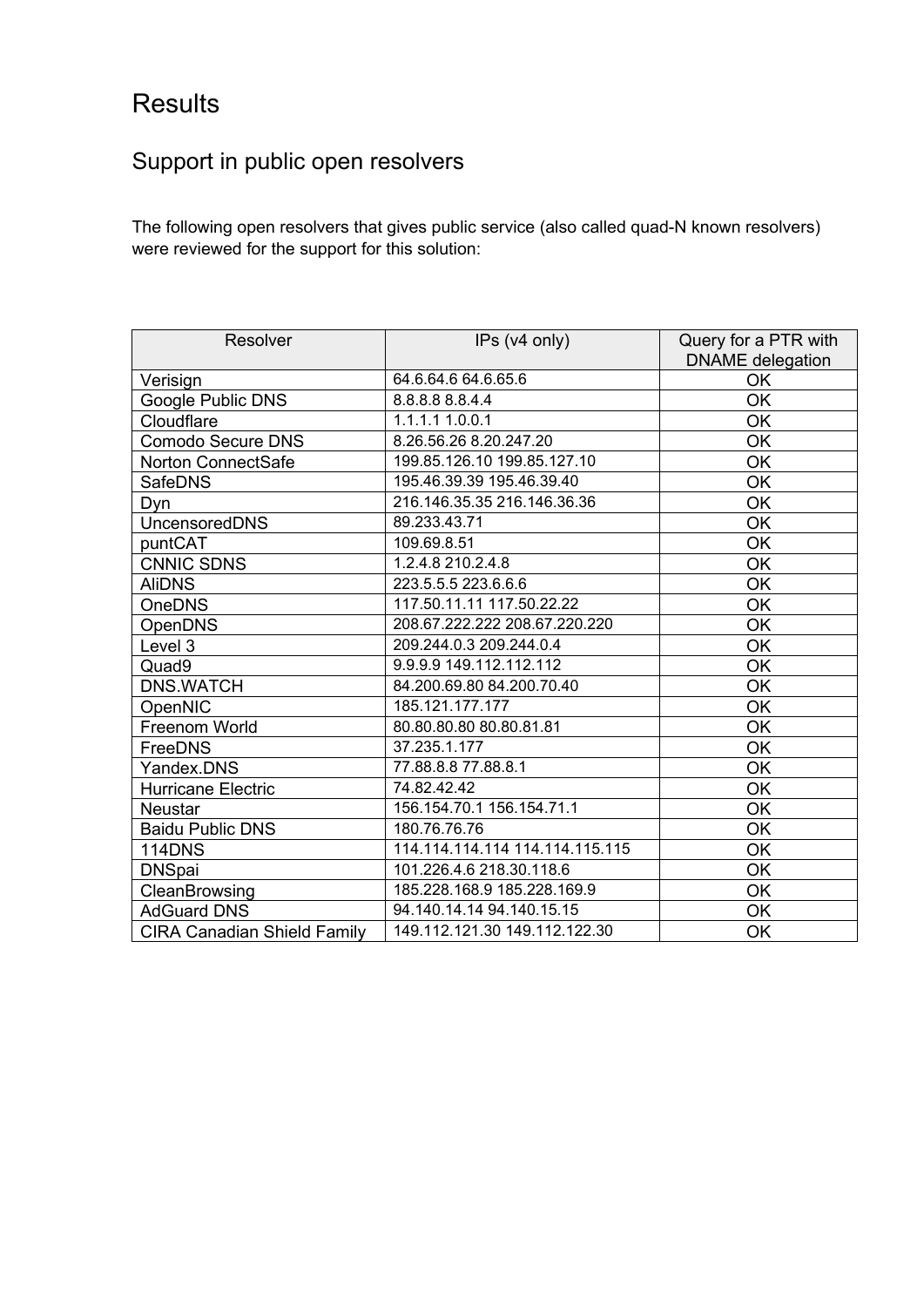#### <span id="page-10-0"></span>Using open resolvers in-the-wild

We used a list of open recursive resolvers from the "Public DNS Server List "(https://publicdns.info/), obtained by scanning the address space IPv4. It is important to note that these open resolvers do not deliver an official public service of DNS, so many times they are broken and misconfigured machines, which causes a high error rate.

A list of 979 IPv4 addresses in total was obtained, of which 329 (33.6%) effectively answered DNS queries.

Of these, 286 (86.9%) responded correctly with NOERROR status, and the answer it was as expected, following the DNAME delegation (nofwd.exemple.lab.nic.cl). 28 IP addresses (8.5%) delivered SERVFAIL results, and the remaining 4.6% delivered other types of errors (FORMERR, REFUSED, NXDOMAIN).

A detailed analysis of the errors resulted in different problems:

- erratic behaviors, giving a response 1 out of every 3 or every 5 queries. Those resolvers are suspected to be behind balancers against a backend farm, and some have problems.

- don't do the full recursion. Some delivered the synthesized CNAME, without following the target. When querying the explicit target, it did return the complete response.

- they do not respond when activating EDNS. Disabling EDNS does get results.

- REFUSED answers intermittency

- interception of results (block lists), throwing NXDOMAIN.

Of all the cases, there was zero occasion where a correct answer was obtained with the control domain (normal PTR) and SERVFAIL with the domain under DNAME; which is the behavior that one would expect from a resolver who is not able to understand the technique.

#### <span id="page-10-1"></span>RIPE Atlas probes

A permanent measurement was left for two weeks on 500 RIPE Atlas probes in all over the world (see Appendix 1 for a distribution illustration).

Each of these probes performed a DNS query every 3 hours for 1.24.7.200.inaddr.arpa.lab.nic.cl/IN/PTR directed to the particular external resolver of each network (obtained by DHCP or manual guest configuration).

Initially, this name was under a normal delegation representing a situation prior to a transfer. The PTR pointed to the name "nofwd.example.lab.nic.cl". Subsequently, the delegation was modified simulating a transfer to another RIR, by means of a DNAME record in parent zone 7.200.in-addr.arpa.lab.nic.cl. The destination name corresponded to 1.24.7.200. ripe .inaddr.arpa.lab.nic.cl, with rdata "nofwd.exemple.lab.nic.cl".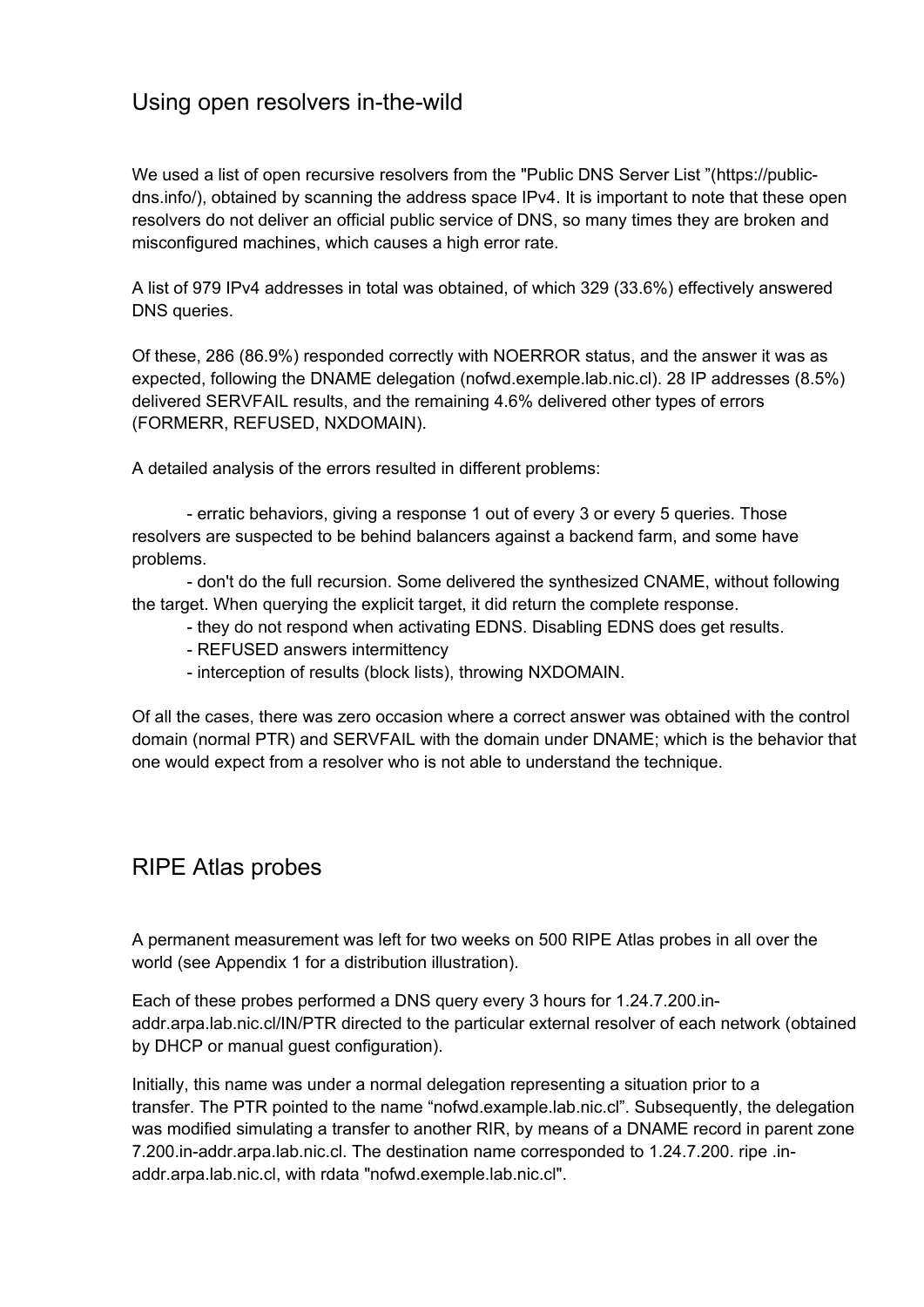After this change, the results of each measurement were analyzed, comparing the behavior in general. Atlas probes show considerable inconsistency and variability in measurements, representing the realities of the different scenarios where they are hosted (intermittent home networks, connectivity and power, behind CPEs with varied behavior, and stubs / resolvers with filters); so the objective was to analyze trends to big scale.

With these first results, RCODEs were analyzed comparing the rate between NOERROR and SERVFAIL, which is the code to expect if there were problems with DNAME delegation. In the Initial situation, this average value was 2.53% failures. When passing to the DNAME scheme, this value doubled to an average of 5.14%. Analyzing case by case, it was seen that there was a lot of failure due to the choice of a low TTL (1 hour) which allowed flexibility to test changes, but that affected the increase in the chain of resolutions to reach the final result.

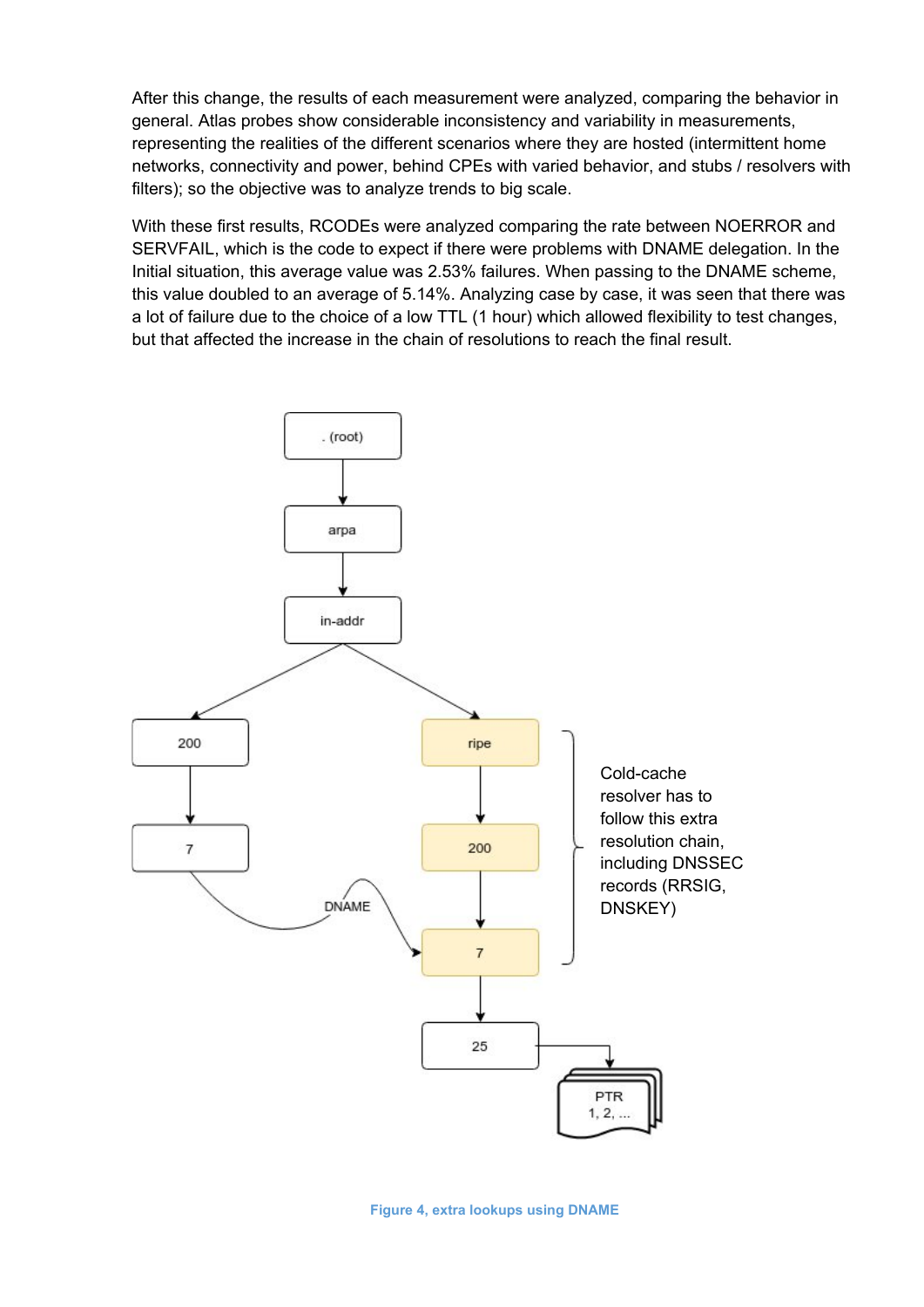Indeed, compared to the case of a directly delegated PTR record, the case DNAME could have more than 9 extra resolutions in the case of signed registration, in an empty cache.

Therefore, the testing environment was modified by increasing the TTL of all records to 1 day, in such a way as to take advantage of the caches in the probes for a longer time (the measurements are repeated every 3 hours).

On the other hand, analyzing other failures in detail, quite a few cases of resolvers that returned NODATA for any PTR query (rcode NOERROR), including the original situation. For this reason, it was decided in a second analysis not to trust the RCODEs but also analyze the ANSWER, which should contain a valid value.

Finally, it was identified that the Unbound software delivers TTL 0 for the CNAME synthesized from a DNAME, even though the authoritative upstream responds correctly with CNAME TTL equal to DNAME. This behavior does not seem to go against the standard (in RFC .... only the authoritative is mentioned) and it could be considered that it allows a quick reaction against changes (TTL zero allows its use only 1 time, without putting it in cache), but although not we have evidence that it may be a cause of failures, it could cause problems in stubs or forwarders with suboptimal behavior.

After these adjustments, ultimately an average of 4.12 % failure was reached in the case direct delegation, and 4.52 % using DNAME (measuring equivalent days and hours, after stabilized change).

Again analyzing the detail case by case, ruling out cases of intermittency expected in each probe, at least one probe was detected (id 52315) that was effectively encounters a resolver that stops working with the new schema. This resolver responds correctly to a query by PTR in the case of normal delegation, but gives SERVFAIL in the case of DNAME. This probe underwent further analysis, detecting that it resolved correctly normal PTR records and CNAMEs, but fails in cases of DNAME to PTR types and even A. Apparently it is the presence of a DNAME record that makes it fail. Of all forms, it was not possible to obtain more information on the type of resolving or other characteristics of the particular network that could cause it to fail (firewalls, traffic inspectors).

#### <span id="page-12-0"></span>Open source resolvers support

ISC Bind has supported DNAME since at least 2008. Knot Resolver since its first version in 2016. Unbound at least since 2007. PowerDNS Recursor since May 2019.

A curious case was the people from "DNS Institute" who managed to raise a Bind named 4.8.3 on a NetBSD (June 1990 release). In their tests they failed to load an area with DNAME record, but yet, acting as caching resolver, was able to follow the CNAME synthesized, and is able to return the final answer. More information in http://dnsinstitute.com/research/2021/ancient-1990 bind-4.8.3.html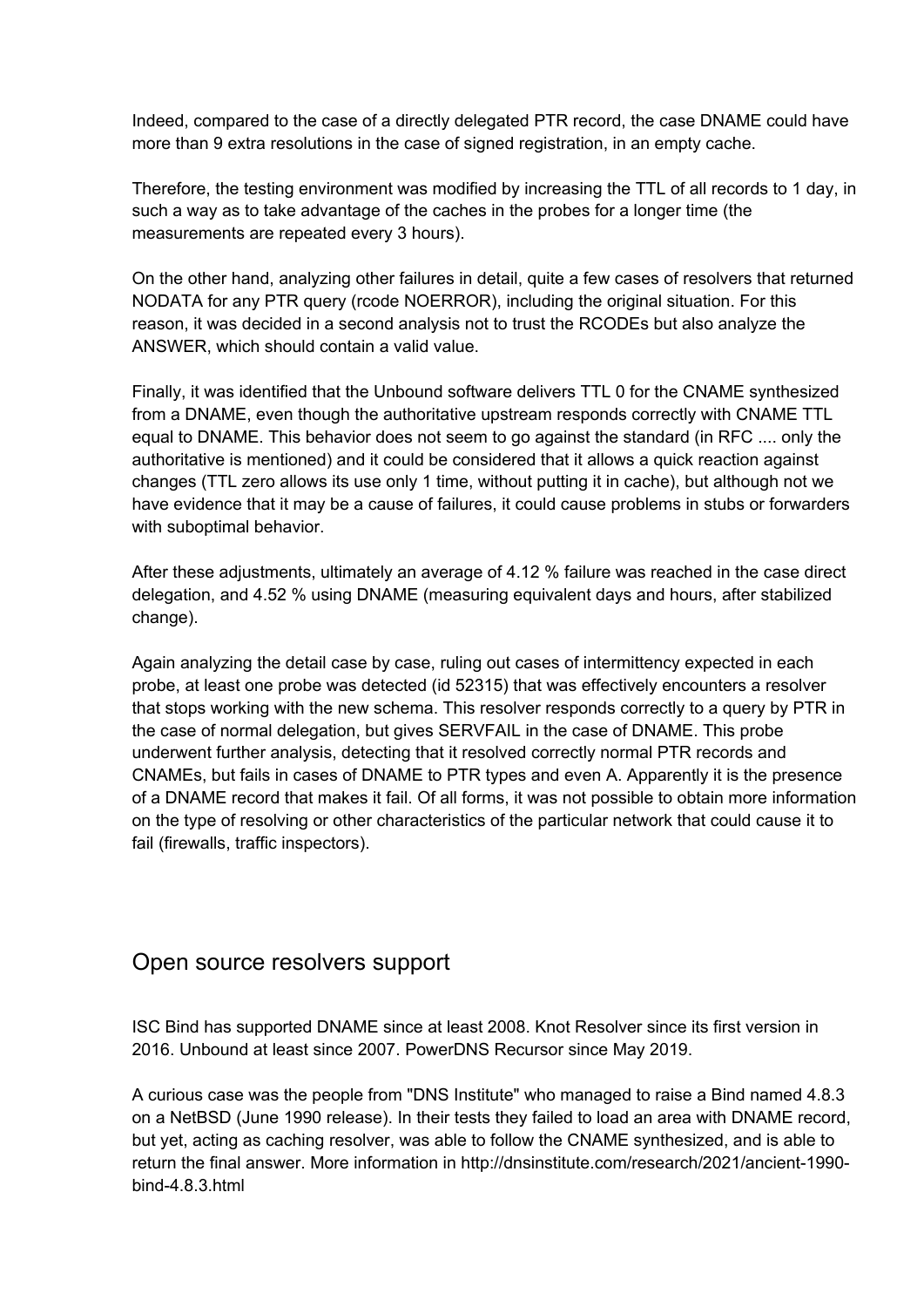## <span id="page-13-0"></span>Final conclusions

We believe that this architecture can be coordinated between RIRs and replace the current scheme of zonelets. The improvements include:

- Simpler solution as a concept, using DNS standards;

- stop depending on ad-hoc solutions subject to other types of failures, and move to a solution within DNS;

- greater control over the end customer, who once again has authoritative control of the zone using the DNS protocol;

- changes propagate instantaneously, within normal DNS ranges.

Of course there are considerations that must be taken into account, where there will be changes in the way of coordinating between each RIR, but we believe that they are less than those that exist currently and therefore can be carried out with planning and internal coordination.

The change in the configuration of the end customer should also be considered, which now will need to add a tag in the parent, to <rir> .in-addr.arpa.

Finally, it is important to take into account the TTL of the records. The rise in the chain resolution can lead to timeouts, so it is important to make optimal use of the cache.

On the solution itself, experiments show that an increase could be expected failure rate of 1.1% using the technique described in this document, product of resolvers they are not able to follow the DNAME. However it could be ventured that these failures they would be from very old resolvers, poorly configured, or within networks that filter excessive. This failure rate could be considered to be to be expected in such a diverse environment like the Internet, where it is virtually impossible to expect zero error rates. Anyway, there is also the possibility that the RIRs themselves carry out tests closer to the world real, using "canary" delegations within the real tree, and using other success metrics (such as having a real mail server in the delegation IPs and measuring the rate of failures of errors in post office that could be due to resolvers unable to solve the reverse, something typical in the dispatch of emails).